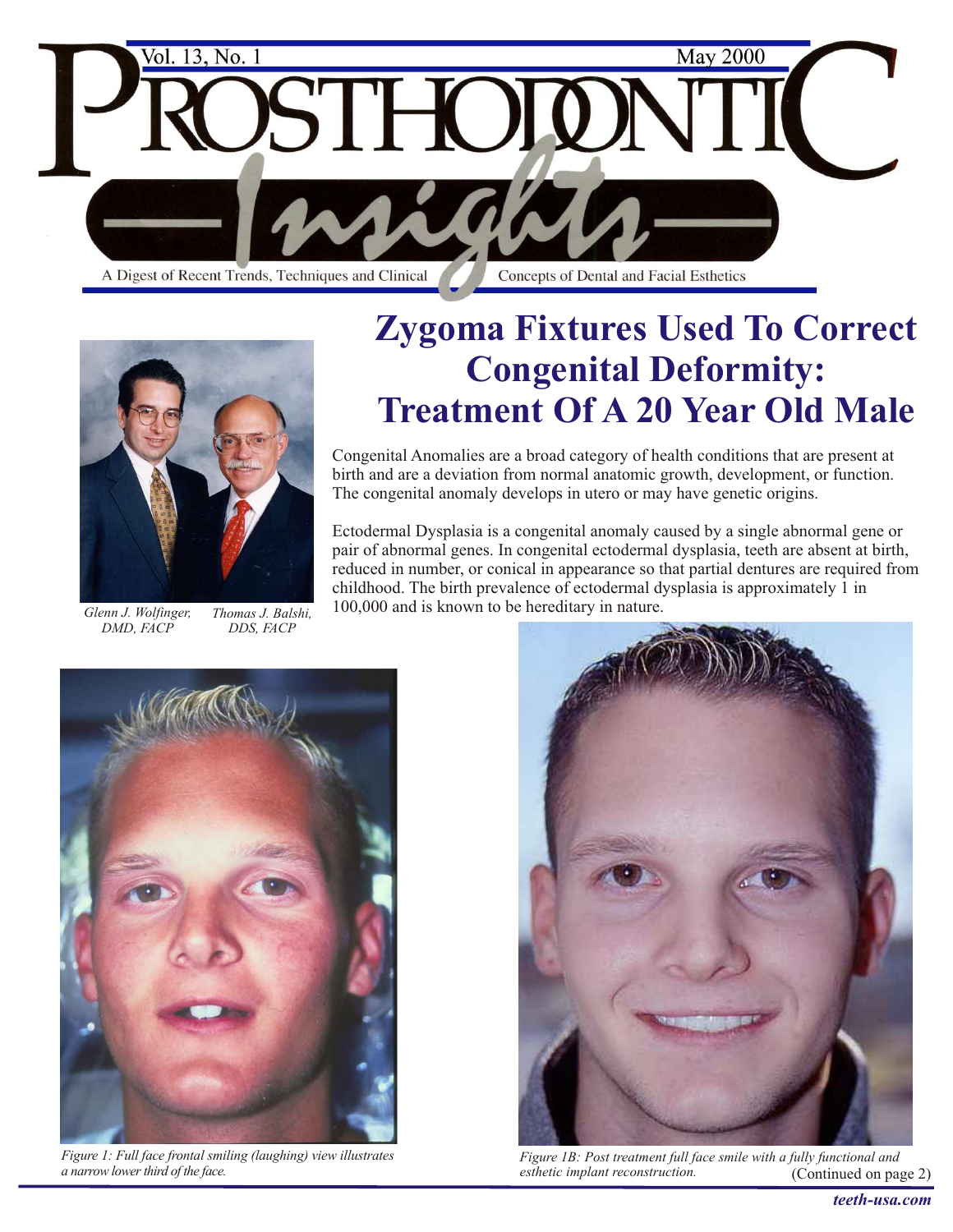

*Figure 2: Preoperative profile demonstrates the bimaxiallary hypoplasia and a retrognathic appearance.*



*Figure 3A: Preoperative view showing poor esthetics.*

Ectodermal dysplasia may present in various degrees of severity, ranging from a slight malformation of the coronal portion of a single tooth, to the more commonly recognized "congenitally missing lateral incisors", or the advanced presentation of the syndrome with multiple missing teeth, thinning or absence of facial hair, and reduction of sweat glands. Congenital deformities in the craniofacial region are physically and psychologically devastating and can handicap the individual in many ways. In young adults these anomalies can have a great impact on the psycho-social component of life.

Since ectodermal dysplasia is often accompanied by loss of adult teeth, it can also lead to underdevelopment of the jaws. A hypoplastic maxilla and mandible, having little if any dental support, produces bite collapse and narrowing of the alveolar ridges. This condition produces a diminished appearance of the lower third of the face. The reduction in size of the width of the jaws and supporting musculature is distractingly apparent in full face frontal view (Fig 1a). In profile, the underdeveloped jaws create a facial disharmony due to a retrognathic appearance (Fig 2).



*Figure 3B: Preoperative condition: adult malformed incisors and residual primary dentition.*

In modern society, young adults, who have their entire business and social life ahead of them, are most likely to be affected by the psychological implications of esthetic deformities. The psycho-social peer pressure to have a beautiful or handsome appearance also weighs heavy in the academic environment. A distracting appearance due to congenital defects may inhibit normal social interactions and can subconsciously create a negative impact on academic performance.

Oral facial rehabilitation of young adults afflicted with severe Ectodermal Dysplasia can be successfully accomplished using modern treatment concepts. These concepts may include osseointegrated dental titanium implants to support non-removable teeth, bone grafting and tissue engineering, together with advanced esthetic prosthodontic artistry to create natural looking replacement teeth and an esthetically pleasing smile.



*Figure 3C: Preoperative mandibular arch with six primary teeth.*

The clinical treatment of a 20-year-old male is presented to illustrate the biomechanical and esthetic advantages of modern prosthodontic oral facial rehabilitation. It is of clinical interest, that the patient's 22 year old sister also suffered from Ectodermal Dysplasia. Her reconstructive treatment consisted of surgical intervention with an iliac crest bone transplant inlayed into the maxillary antrum. Subsequent degeneration of the graft required complex retreatment seven years later. (Continued on page 3)

*teeth-usa.com*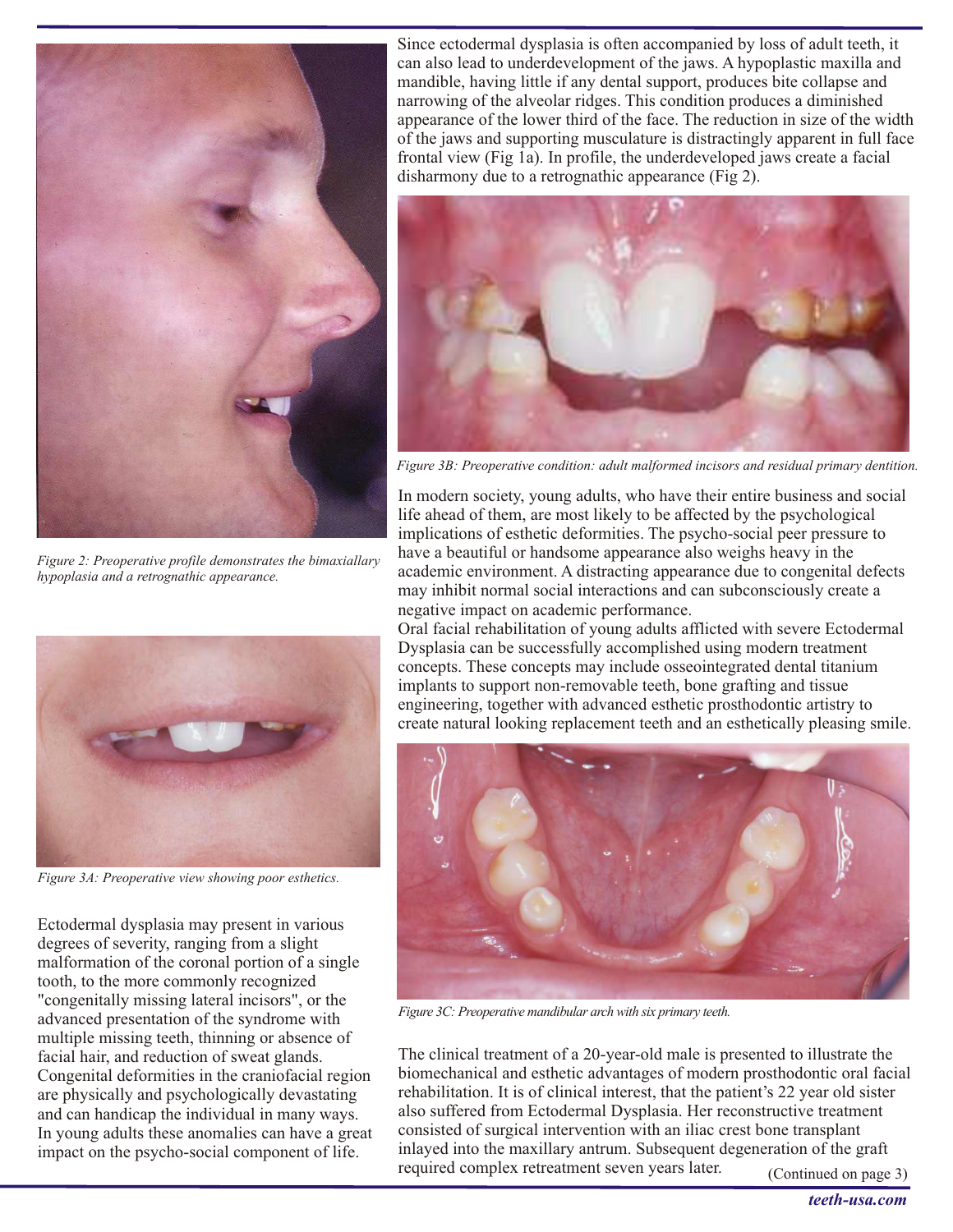Treatment planning this young man?s reconstruction illustrated a major change in prosthodontic philosophy and technology by being able to minimize the invasive nature of the reconstructive surgery. New and specially designed zygoma fixtures permitted a nonremovable prosthodontic reconstruction by placing



*Figure 3D: Preoperative maxilla with severely carious posterior teeth serving as overdenture support.*

implants into the zygoma bone to provide posterior support for a complete maxillary arch reconstruction. This treatment approach avoided the hospital visit generally required for an iliac crest transplant, it reduced the total amount of treatment time by eliminating the ten to twelve months usually required for bone grafts to mature before implants can be placed, and negated the necessity of additional healing time required for implants placed in grafted bone.



*Figure 4A: Preoperative panoramic radiograph with deteriorating primary dentition and no subsequent adult dentition, except for the malformed maxillary centrals.*



*Figure 5A: Postoperative panoramic radiograph*

As reported in the literature, implants placed in the maxilla in grafted bone may only be as high as 90% . Whereas, initial studies on zygoma fixtures conducted by Per Ingvar Branemark, et al, revealed a 96.8% clinical survival rate to date .



*Figure 4B: Preoperative lateral cephalometric radiograph shows severe collapse of vertical dimension of occlusion.*

This otherwise healthy ectodermal dysplasia patient initially presented with only two adult maxillary teeth, the central incisors (Fig 3a). Also present were six maxillary primary posterior teeth,



*Figure 6: Postoperative intraoral frontal view.*

six mandibular primary teeth, the canines, and both molars (fig 3b,c,d).

In order to appear in public the patient was using an all acrylic maxillary overdenture which overlaid his severely deteriorated posterior dentition, and an acrylic removable partial denture replacing the mandibular anterior teeth. Both of these "temporary" restorations were constructed at his existing decreased vertical dimension of occlusion.

After performing a comprehensive clinical and radiographic evaluation (Fig. 4a & b), a treatment plan was discussed with both the patient and his parents. This comprehensive plan recommended the removal of all the patient?s remaining teeth, both adult and primary, and simultaneous surgical placement of Branemark titanium dental implants. The decision to proceed with treatment was made only after discussing and rejecting several

(Continued on page 4)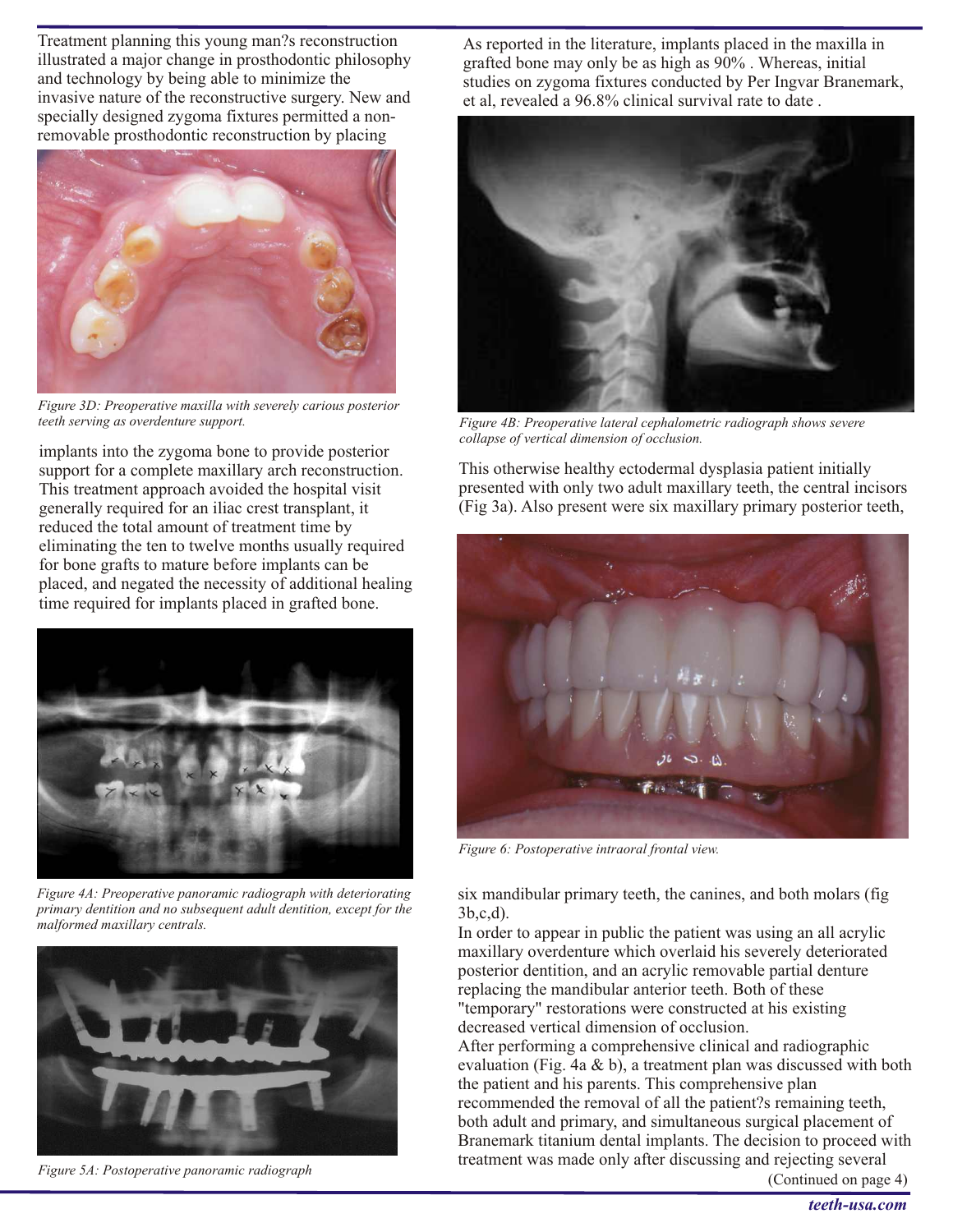

*Figure 6: Postoperative lateral cephalometric view*



*Figure 5B: Postoperative intraoral frontal radiograph*

treatment alternatives which included iliac crest bone grafting and long term using a complete removable prosthesis. The patient had a strong desire to avoid the removable prostheses and wanted to be restored with fully functional dentition that was not removable. Under medically monitored general anesthesia, in an

out patient setting, the remaining natural teeth were removed and six Branemark implants were placed in the mandible. All bone from the implant osteotomy sites was harvested for possible future use in the maxilla. Cover screws were placed over the implants and the site was thoroughly irrigated and sutured closed. The maxilla was operated with bilateral antral openings which created directional visibility for placement of the zygoma fixtures. Four additional implants were placed in the anterior maxilla and one in each pterygomaxillary area. Autogenous bone, harvested from the implant osteotomy sites, and a natural bovine derived bone substitute was combined with a platelet rich plasma gel treated to release growth factors. This graft material was placed in the antral floor of the maxilla and around the zygoma fixtures to increase the bone to implant surface area. Post operatively the patient used a standard regime of medications and cold therapy for the first 48 hours to minimize swelling and post surgical discomfort. The sutures were removed ten days after the surgery and a soft lining was applied to the temporary removable complete dentures. Healing continued uneventfully for three months. The mandibular second stage surgery was completed in the normal fashion and a traditional implant supported fixed prosthesis was constructed with appropriate arch form and vertical dimension.

Second stage surgery was completed for the maxilla five months after the implants were placed. Angulated abutments were used with each zygoma fixture to angle the prosthetic retaining screw toward the occlusal table. One pterygomaxillary implant was not utilized to support the prosthetic reconstruction due to sensitivity, despite the fact that it was clinically immobile (Fig 5a,b,c). The final porcelain fused to gold fixed prosthesis was constructed to fill the labial and buccal spaces which had been void due to underdevelopment of the maxilla (Fig 6). A positive smile line complimented the patients lip line (Fig 1b).

The patient will continue treatment with oral hygiene visits scheduled every three months during the first year, every four months the second post operative year, and then every six months thereafter.

In summary, the treatment of a young man, born without many of his "permanent" adult teeth was successfully restored to complete function and esthetics using special zygoma fixtures. The esthetic beauty of this treatment is clinically enhanced by the brevity of the treatment process. Eliminating the need for extreme bone grafting substantially shortens the overall treatment experience and improves the predictability of success.

Authors note: For more information on sinus augmentation for implant reconstruction, refer to Prosthodontic Insights, February 1997, Vol. 10, No. 1. Acknowledgments: Robert Winkelman, CDT, MDT, Owner Fort Washington Dental Lab, Inc. Tel: 1-800-541-3490 215-628-4994 Email: fortwdental@aol.com Web site: http://ftwashingtondentallab.com

#### *References:*

*Jensen OT, Shulman LB, Block MS, Iacono VJ. Report of the Sinus Consensus Conference of 1996. Int J Oral Maxillofac Implants 1998;13(supplement) Darle C. A New Procedure for Rehabilitating the Severely Resorbed Maxilla. Talk of the Times, 1999 Nobel Biocare SE*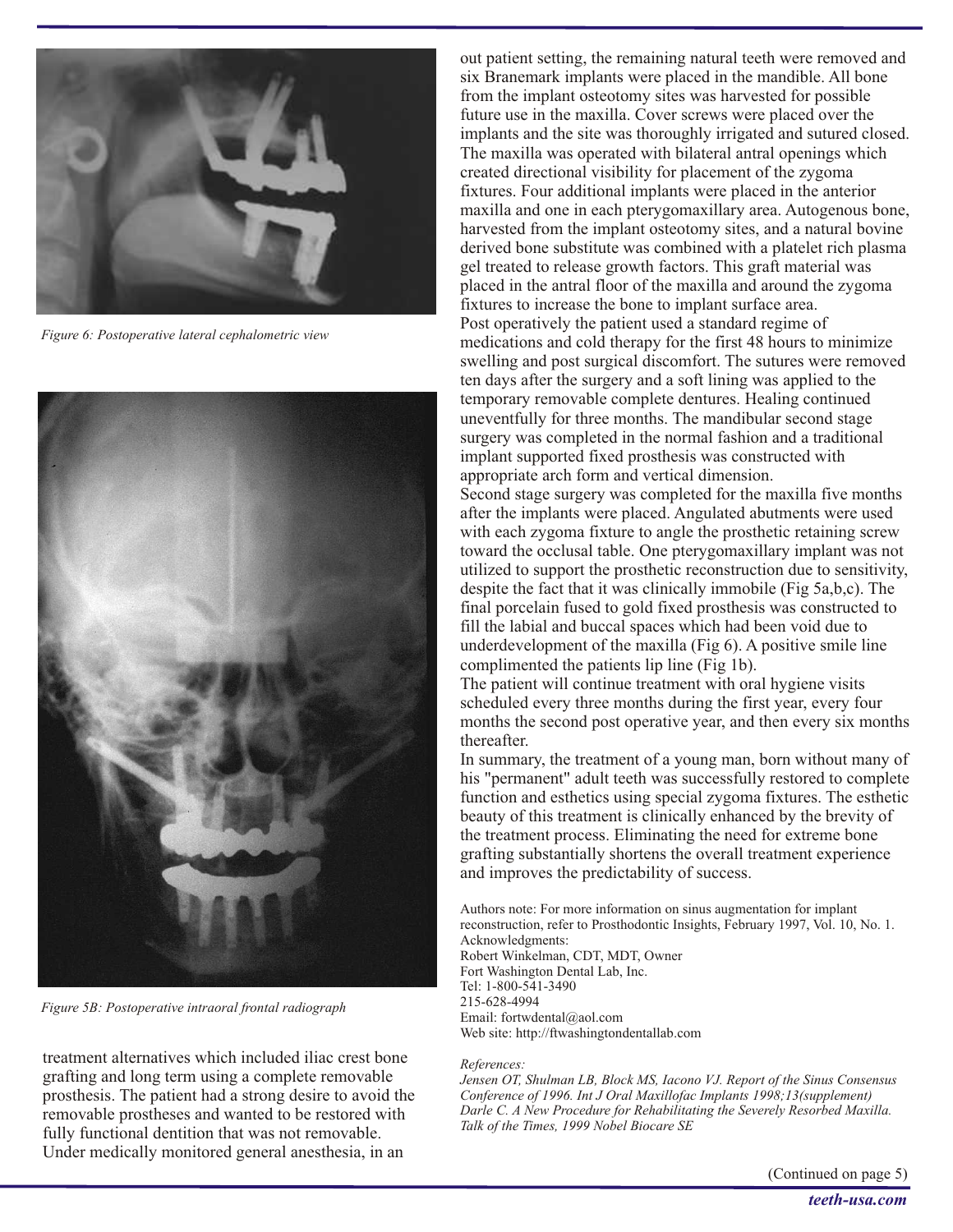### **Report of the Sinus Consensus Conference of 1996**

Jensen, Shulman, Block and Iacono Retrospective data from the sinus floor augmentation bone grafts were collected from 38 surgeons for 1007 sinus grafts that involved the placement of 2997 implants over a 10-year period, with the majority of the implants followed for 3 years or more postrestoration. There were 229 implant failures reported. Various root-form implants and grafting modalities were used. A consensus conference was organized to evaluate the data and reach a consensus on optimal treatment protocols. The complete database demonstrated a 90.0% success rate for implants placed in sinus grafts with at least 3 years of function. Differences in grafting materials, implant surfaces, and timing protocols were statistically analyzed. However, the database was so multivariate and multifactorial that it was difficult to draw definitive conclusions; these must await controlled prospective studies.

Int J Oral Maxillofac Implants 1998;13(supplement)

What do you tell your patients when they ask what they should eat after surgery and throughout treatment?

#### **From Soup to Nuts**

Originally conceived as a cookbook for dental patients embarking on implant reconstruction, FROM SOUP TO NUTS introduces gourmet anticipations for the most compromised eater, as well as a wide range of delicious novelties that eventually challenge the most securely implanted permanent teeth.

An ideal gift to help motivate a patient considering dental implants, for a patient recovering from a dental or surgical procedure, for a confirmed denture wearer, or for any person requiring a careful diet, FROM SOUP TO NUTS is the prescription for the flavors that accompany a bright healthy smile. It's just what the doctor ordered!

To order your cookbook: 215-643-5118 Cost: \$14.95



is published by Prosthodontics Intermedica and distributed without charge to qualified individuals. Please request a subscription on your organization's letterhead.



Fax: 215-643-1149

### **The Institute For Facial Esthetics presents Surgical and Prosthetic Implant Training: A 3-Day Program**

Featuring the Brånemark System

**Course Dates:** October16, 17, 18, 2000 January 8, 9, 10, 2001

Time: 8:00-6:00 PM Tuition: \$1,800.00 General dentists & Specialists (must provide copy of dental degree)

**Location:** Fort Washington, Pennsylvania

Presenters: Thomas J. Balshi, DDS, FACP, Board Certified Prosthodontist Glenn J. Wolfinger, DMD, FACP, Board Certified Prosthodontist Robert Winkelman, CDT, MDT, Master Dental Technician

Continuing Education: Twenty-four hours of Continuing Education will be provided. This course is sponsored by The Institute For Facial Esthetics.

For more information or to register: call 215-643-5881 or fax 215-643-1149. Course is limited to six participants.

Educational Objectives: To teach and demonstrate the effect of osseointegrated dental implants on facial esthetics and general patient well being; To provide clinical instruction and hands-on implant training; To provide clinical patient management before, during and after dental implant rehabilitation; to provide post-prosthesis maintenance via home and professional oral hygiene.

Course Content: This 3-day program includes fundamentals of implant surgery and prosthetics, as well as patient selection, treatment planning, general requirements, draping and anesthesia, evaluation of implant sites, bone preservation, site preparation, implant placement, surgical closure, abutment connection and loading of implants, patient instructions, oral hygiene, post-prosthesis maintenance. Special considerations include graft areas, anatomic defects, immediate extraction sites, delayed extraction sites. Complications will be presented as well as methods of preventing and solving problems.

Teaching Methods: Lectures, slides, video's, hands-on surgical & prosthetic training on models, observation of live surgeries and prosthetic procedures. All clinical treatment is performed by Drs. Balshi and Wolfinger, State licensed prosthodontists at Prosthodontics Intermedica.

Seminar includes: Certificate of attendance, course materials, lunch and refreshments.

The Institute For Facial Esthetics is an



The Institute For Facial Esthetics reserves the right to cancel the course at any time with no responsibility other than full refund of tuition paid. No refunds for cancellations made within 48 hours of the course.

(Continued on page 6)